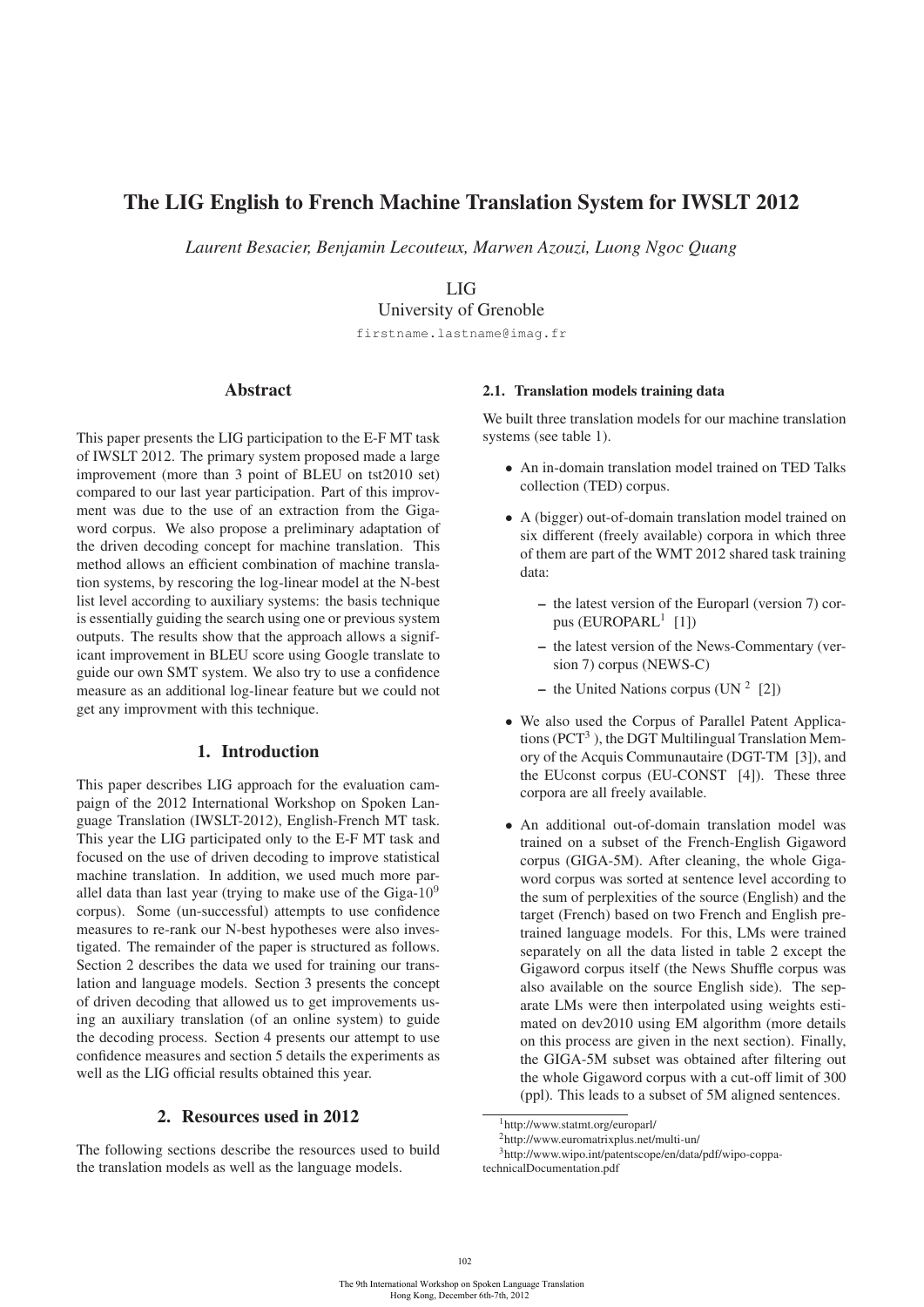| System                    | Corpus          | <b>Aligned Sentences</b> |  |  |
|---------------------------|-----------------|--------------------------|--|--|
| <b>IN-DOMAIN</b>          | <b>TED</b>      | 139,763                  |  |  |
| <b>OUT-OF-DOMAIN</b>      | <b>EU-CONST</b> | 4,904                    |  |  |
|                           | NEWS-C          | 124,081                  |  |  |
|                           | <b>EUROPARL</b> | 1,743,110                |  |  |
|                           | DGT-TM          | 1,657,662                |  |  |
|                           | <b>PCT</b>      | 7,739,299                |  |  |
|                           | UN              | 10,573,628               |  |  |
| <b>Additional GIGA-5M</b> | GIGA-TOP-5M     | 4,392,530                |  |  |
|                           |                 |                          |  |  |

Table 1: Data used for training the translation model.

| Corpus              | <b>French</b> words | Alpha       | Perplexity |  |
|---------------------|---------------------|-------------|------------|--|
| <b>TED</b>          | 2,798,705           | 0.536023    | 103.5      |  |
| <b>EU-CONST</b>     | 104,698             | 5.84281e-06 | 1074.2     |  |
| NEWS-C              | 3,224,063           | 0.0539594   | 179.4      |  |
| <b>EUROPARL</b>     | 44,116,533          | 0.119409    | 156.2      |  |
| DGT-TM              | 27,582,544          | 0.0422644   | 452.5      |  |
| <b>PCT</b>          | 164,936,865         | 0.0484619   | 625.3      |  |
| UN                  | 252,849,705         | 0.0225498   | 229.4      |  |
| <b>NEWS-SHUFFLE</b> | 608,297,082         | 0.0834454   | 162.2      |  |
| GIGA-5M             | 117,985,209         | 0.131878    | 141.4      |  |
|                     |                     |             |            |  |

Table 2: Data used for training the language model.

These data were used to train three different translation tables in a multiple phrase table decoding framework (corresponding to the *either* option defined in the Moses advanced features).

### 2.2. Language model training data

For the language model training, in addition to the French side of all of the parallel corpora described above, we used the News Shuffle corpus provided by the WMT 2012 shared task. First a 5-gram back-off interpolated language model with the modified (improved) Kneser-Ney smoothing was trained on each resource using the SRI language modeling toolkit [5]. Then we created a merged LM optimized on a development corpus (dev2010) using EM algorithm. The details on these LM resources and their weights are given in table 2. The table shows that the in-domain data obviously have a strong weight and that the LM trained on Gigaword subset is also well matched to the TED task. On the contrary, the 3 additional corpora PCT, DGT-TM and EU-CONST are the ones that lead to the highest perplexities and they seem quite far from the TED domain (PCT covers different topics like patents, EU-CONST is too small and DGT-TM covers a topic too far from TED).

### 2.3. Development and test sets

The TED dev2010 set (934 aligned sentences) was used for tuning and the TED tst2010 set (1 664 aligned sentences) was

used for testing and making a choice on the best systems to be presented at the evaluation. These sets will be referred to as dev2010 and tst2010 in the rest of this paper. In addition, the TED tst2011 set (818 aligned sentences) and the TED tst2012 set (1 124 aligned sentences) were used for the official evaluation.

# 2.4. Data pre-processing

This year we used a fully in-house pre-processing. The goal was to use a more specific pre-processing and postprocessing steps for English as well as for French. In short, we applied the following steps:

- filter out badly aligned sentences (using several heuristics)
- filter out empty sentences and sentences having more than 50 words
- filter out pairs of sentences where the ratio is more than 9
- punctuation normalization (extra punctuation mark deletion, transform several encodings of a same punctuation mark function to a canonical version, etc.)
- tokenize (different to the default Moses tokenizer using French grammar rules)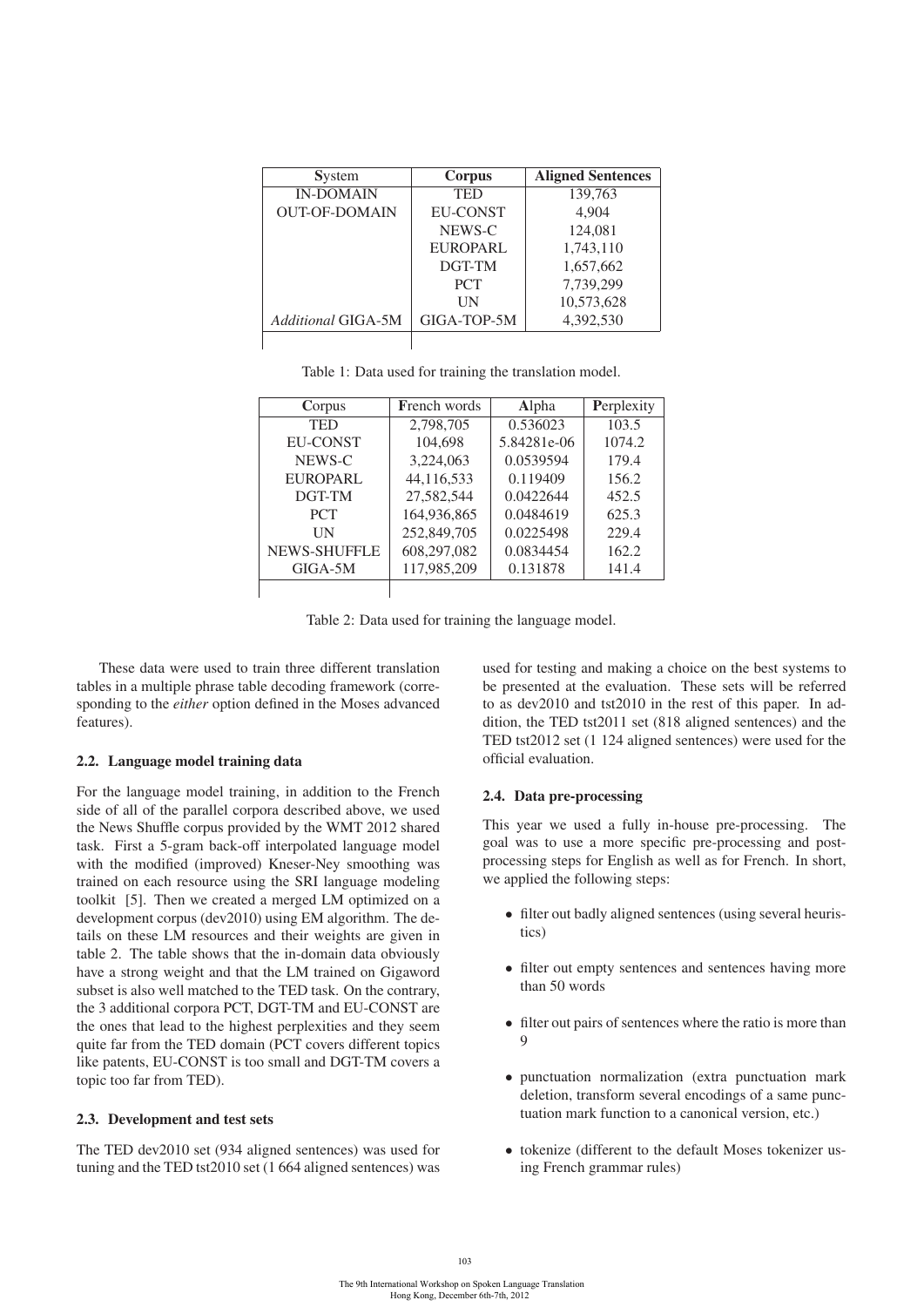- truecase (remove case for the words at the beginning of the sentence while keeping information on the word position)
- spell correction on both source and target sides
- diacritics restoration (notably on uppercase letters at the beginning of sentences)
- Unicode normalization (NFKC)
- normalization of several words (e.g. coeur )
- disambiguate abbreviations and clitics
- HTML entities conversion

To clean the GigaWord corpus, we applied additional cleaning steps. Many heuristics (rules) were used in order to keep only good quality bi-texts.

#### 2.5. System configuration

In the experiments reported here, 26 or 38 features (according to the total number of PT used) were used in our statistical machine translation system: 10 or 15 translation model scores, 14 or 21 distortion scores, 1 LM score, and 1 word penalty score. We used the Minimum Error Rate Training (MERT) method to tune the weights on dev2010 corpus. We are aware that in the future better optimization techniques like MIRA should be used for such a large number of parameters.

# 3. Driven Decoding for SMT

Recently, the concept of driven decoding (DD), introduced by [6] has been successfully applied to the automatic speech recognition (speech-to-text) task. This idea is to use an auxiliary transcription (coming from another system output or from another source of information) to guide the decoding process. There is a strong interest in applying this concept to statistical machine translation (SMT). The potential applications are: system combination, multi-source translation (from several languages, from several ASR outputs in the case of speech translation), use of an online system (like Google-translate) as auxiliary translation, on-line hypothesis re-calculation in a post-edition interface, etc.

In short, our first attempt in driven decoding consists in adding several feature functions corresponding to the distance between the current hypothesis decoded (called H) and the auxiliary translation available  $(T)$  :  $d(T,H)$ . Different estimation methods to calculate d(T,H) can be proposed : editdistance, metrics based-on information theory (entropy, perplexity), metrics based on n-gram coverage (BLEU), etc. As a first attempt, we started to experiment in a re-scoring framework for which N-Best hypotheses from the baseline MT system are re-ordered after adding the new feature functions proposed.

#### 3.1. Related Work

This section presents a brief description of related works. They are found mainly in system combination for both speech recognition and machine translation. Unlike speech recognition, system combination in statistical machine translation involves systems based on potentially different standards such as phrasal, hierarchical and syntax based. This introduces new issues such as breaking up of phrases and alterations of word order. We first propose a description of the application of Driven Decoding (DD) algorithm in ASR systems. Then, various system combination attempts in Machine Translation are presented. Detailed presentation of these two concepts - DD and SMT systems combination is needed to understand our approach.

### *3.1.1. Imperfect transcript driven speech recognition*

In the paper introduced by [6], the authors try to make use of auxiliary textual information associated with speech signals (such as subtitles associated to the audio channel of a video) to improve speech recognition performance. It is demonstrated that those imperfect transcripts which result in misalignments between the speech and text could actually be taken advantage of. In brief, two methods were proposed. The first method involved the combination of generic language model and a language model estimated on the imperfect transcript resulting in cutting down the linguistic space. The second method involved modifying the decoding algorithm by rescoring the estimate function. The probability of the current hypothesis which results from partial exploration of the search graph is dynamically rescored based on the alignment (with imperfect transcript) scores (done using Dynamic Time Warping). The experimental results which used both dynamic synchronization and linguistic rescoring displayed interesting gains. Another kind of imperfect transcript that can be used is the output hypothesis of another system, leading to an integrated approach for system combination. Thus, in the same paper is proposed a method in which the outputs of the contrastive system drives the decoder of the primary system. The results showed that the new system run by driven decoding algorithm outperformed both primary and contrastive systems. Various cross adaptation schemes were also examined. The principle proposed is that firstly, one-best hypothesis is generated from the auxiliary system and a confidence score is evaluated for each word. Then these informations are used to dynamically modify the linguistic score during decoding. The method was evaluated on a radio broadcast transcription task and it was found that WER reduced significantly (about 1.9%). The WER gain was even better (2.9%) by combining DD and cross adaptation.

#### *3.1.2. System Combination for Machine Translation*

-Confusion Network (CN) Decoding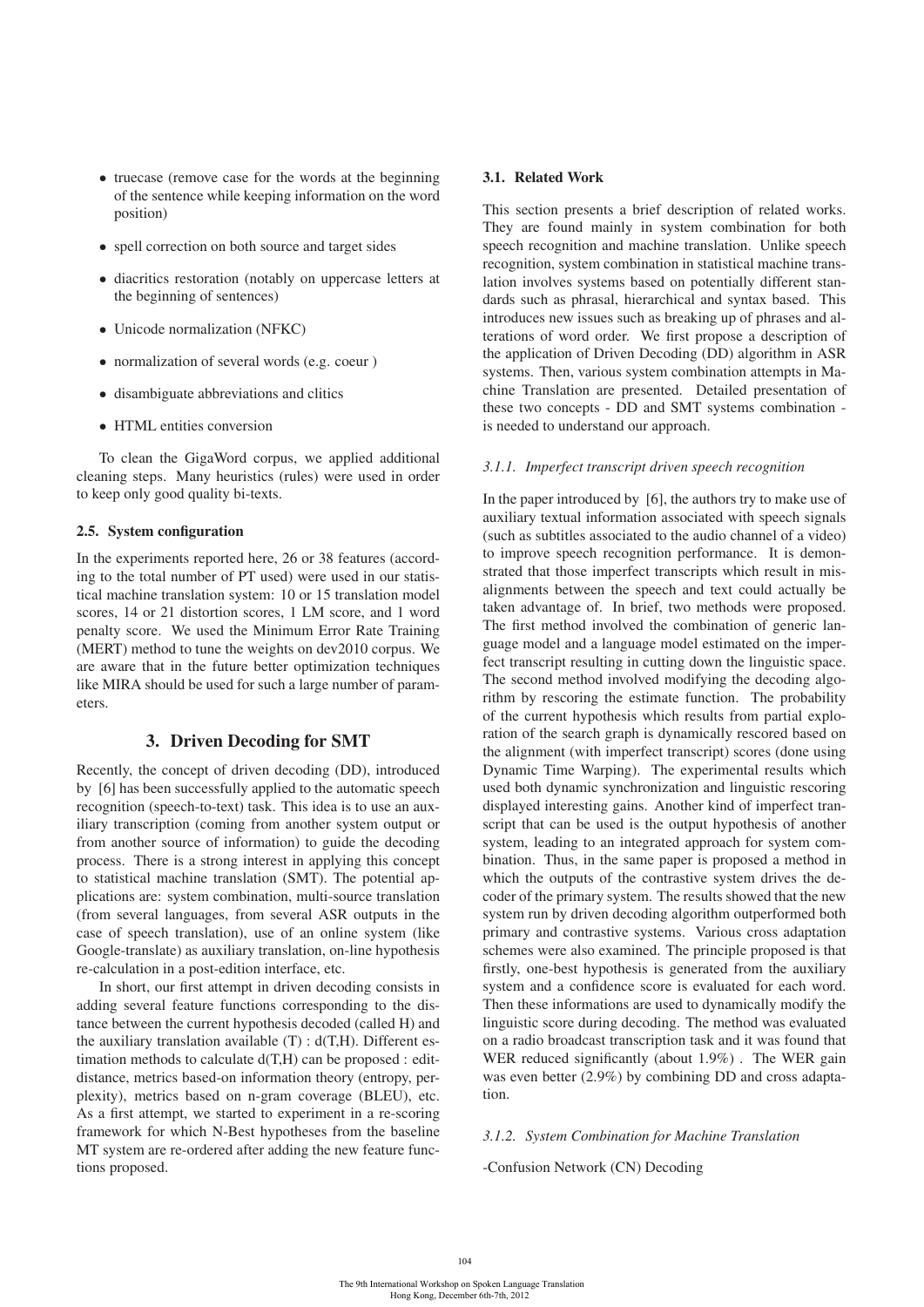There are important issues to address for machine translation system combination using confusion network decoding. An important one is the presence of errors in the alignment of hypotheses which lead to ungrammatical combination outputs. [7] proposed arbitrary features that can be added loglinearly into the objective function in this method. This addition of new features is the core idea we followed in our proposal.

Confusion Network decoding for MT system combination has been proposed in [8]. The hypothesis have to be aligned using Levenshtein alignment to generate the confusion network. One hypothesis is chosen as skeletal hypothesis and others are aligned against it. In [7], 1-best output from each system is used as the skeleton to develop the confusion network and the average of the TER scores between the skeleton and other hypotheses were used to evaluate the prior probability. Finally a joint lattice is generated by aggregating all the confusion networks parallely. Through this work it is shown that arbitrary features could be added log-linearly by evaluating log-posterior probabilities for each confusing network arc. In confusion network decoding, the word order of the combination is affected by the skeletal hypothesis. Hence the quality of the output from the combination also depends on the skeletal hypothesis. The hypothesis with the minimum average TER-score on aligning with all other hypothesis is proposed as an improved skeletal hypothesis.

$$
E_s = \arg\min_{E \in E_i} \sum_{j=1}^{N_s} TER(E_j, E_i)
$$
 (1)

where  $N_s$  is the number of systems and  $E_s$  is the skeletal hypothesis.

In [9] system specific confidence scores are also introduced. The better the confidence score the higher the impact of that system. In the experimental part of this same work, three phrase-based (A,C,E), two hierarchical (B,D) and one syntax based (F) systems are combined. All of them are trained on the same data. The decoder weights are tuned to optimize TER for systems A and B and BLEU for the remaining systems. Decoder weight tuning is done on the NIST MT02 task. The results of the combination system were better than single system on all the metrics but for only TER and BLEU tuning. In the case of METEOR tuning, the combination system produced high TER and low BLEU score. The experiments were performed on Arabic and Chinese NIST MT tasks.

#### -N-Best Concatenation and Rescoring

Another paper [10] presents a slightly different method where N-Best hypotheses are re-scored instead of building a synthesis (CN) of the MT outputs (as described in previous sub-section). The N-Best list from all input systems are combined and then the best hypothesis is selected according to feature scores. Three types of features are: language model features, lexical features, N-Best list based features. The feature weights are modified using Minimum Error Rate Training (MERT). Experiments are performed to find the optimal size for N-Best list combination. Four systems are used and analysed on combination of two best systems and all the systems. 50-best list was found to be optimal size for both cases. The authors showed that the impact of gradually introducing a new system for combination becomes lower as the number of systems increases. Anyway the best result is obtained when all of the systems are combined.

#### -Co-decoding

Recently, the concept of collaborative decoding (codecoding) was introduced by [11] to improve machine translation accuracy by leveraging translation consensus between multiple machine translation decoders. Different from what we described earlier (postprocess the n-best lists or word graphs), this method uses multiple machine translation decoders that collaborate by exchanging partial translation results. Using an iterative decoding approach, n-gram agreement statistics between translations of multiple decoders are employed to re-rank full and partial hypotheses explored in decoding.

### 3.2. Overview of the Driven Decoding Concept

#### *3.2.1. Driven Decoding*

As said in the introduction part, driven decoding consists in adding several feature functions to the log-linear model before N-Best list re-ordering. Practically, after N-Best lists are generated by an individual system, additional scores are added to each line of the N-Best list file. Theses additional scores correspond to the distance between the current hypothesis decoded (called H) and the auxiliary translation available  $(T)$ :  $d(T,H)$ . Let's say that 2 auxiliary translations are available (from system 1 and system 2) and that 4 distance metrics are available (BLEU, TER, TERp-A and PER); in that case, 8 scores are added to each line of the N-Best list. The distance metrics used in our experiments are described in the next section and then N-Best reordering process is detailed.

#### *3.2.2. Distance Metrics used*

The distance metrics used are Translation Error Rate (TER), Position independent Error Rate (PER), TERp-A and BLEU [12]. The TER score reflects the number of edit operations (insertions, deletions, words substitutions and blocks shifts) needed to transform a hypothesis translation into the reference translation, while the BLEU score is the geometric mean of n-gram precision. Lower TER and higher BLEU score suggest better translation quality. In addition, we use PER score (position independent error rate) which can be seen as a bag-of-words metric potentially interesting in the context of the driven decoding proposed. In addition we use TERp [13] which is an extension of TER eliminating its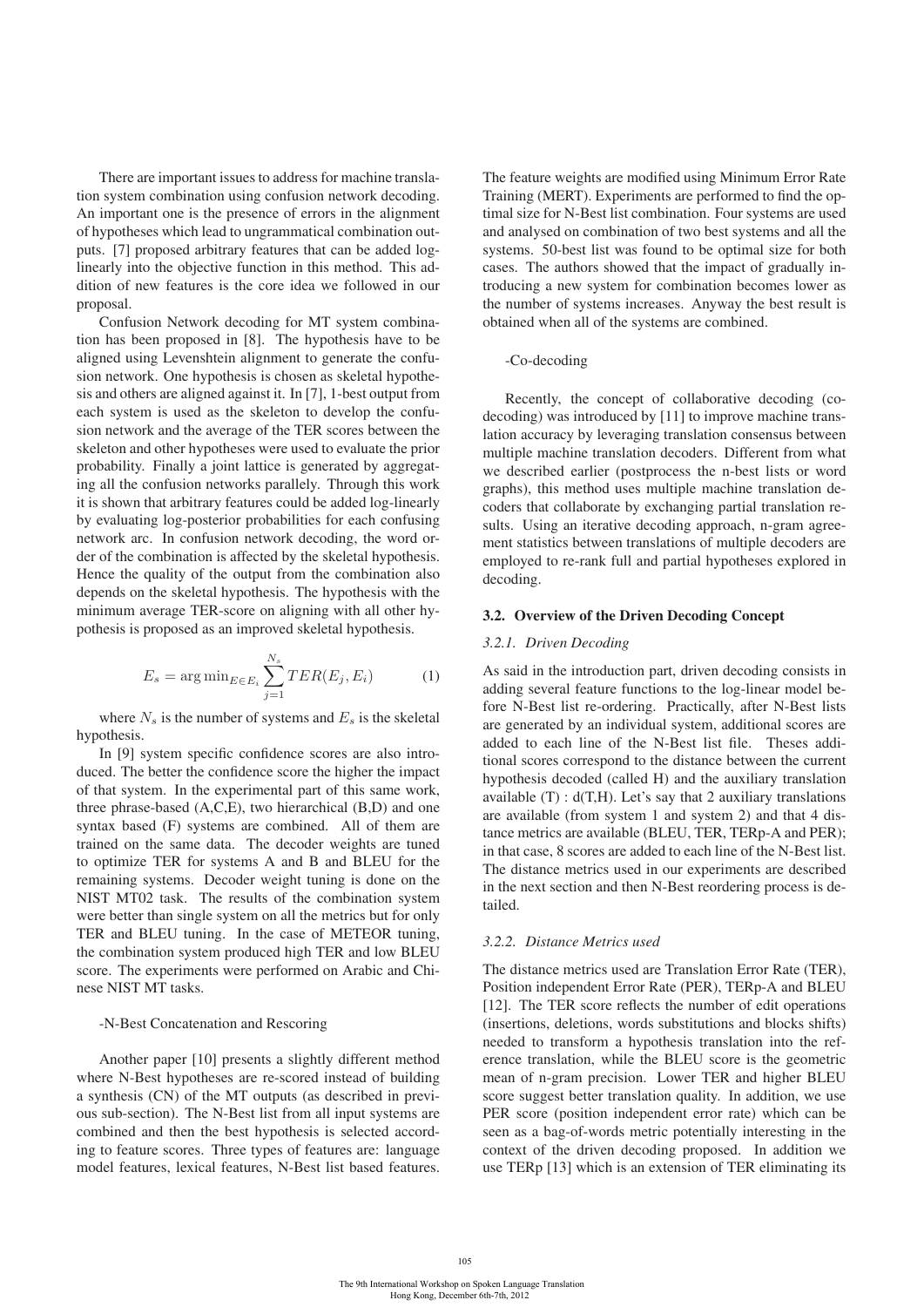shortcomings by taking into account the linguistic edit operations, such as stem matches, synonyms matches and phrase substitutions besides the TER's conventional ones. These additions allow us to avoid categorizing the hypothesis word as Insertion or Substitution in case that it shares same stem, or belongs to the same synonym set represented by WordNet, or is the paraphrase of word in the reference. More precisely, we used TERp-A, another version of TERp, in which each above mentioned edit cost has been tuned to maximize the correlation with human judgment of Adequacy at the segment level (from the NIST Metrics MATR 2008 Challenge development data). However, it is worth mentionning that for this particular task, we use a degraded version of TERp-A which does not take into account synonymy, because the target language is French while the TERp-A metric only implements the use of (English) Wordnet.

### *3.2.3. N-Best Reordering and Combination*

In this framework the system combination is based on the 1000-best outputs (we generally have less on IWSLT data) generated by the LIG primary system using the "uniq" option. Our primary system uses 3 different translation and re-ordering tables. So each N-best list is associated with a set of 38 scores: 1 LM score, 15 translation model scores, 1 distance-based reordering score, 21 lexicalized reordering scores. In addition we introduce 8 distance metrics scores for each sentence.

#### -The training step

The score combination weights are optimized in order to maximize the BLEU score at the sentence level. This step is performed by using the MERT tool. The weights of "standard" scores are initialized with the tuned weights computed during the usual tuning phase. In a second time, we fine tune weights of the introduced distance metrics (this can be seen as an additional iteration of MERT).

-The decoding step

The decoding step combines all the scores: a global score is computed for each sentence (i.e. the log-linear score ) and sentences are reordered according to the final combined score.

# 4. Use of Confidence Measures for SMT

Besides driven decoding (DD) scores, a sentence confidence score can be added as an additional feature in the N-best list to improve the re-ordering performance. To obtain such a confidence score, a classifier must be constructed. We concatenate two data sets  $dev2010 + tst2010$  to form the training data. Features used to train our model come from the baseline features of the WMT2012 quality estimation shared task (features originally presented in [14]), which can be summarized as follows:

- Source and target sentence: number of tokens and their ratio, number of punctuation marks.
- Source and target sentence's language model probabilities.
- Percentage of unigrams / bigrams / trigrams in quartiles 1 (and 4) of frequency (lower and higher frequency ngrams) in a corpus of the source language.
- Average number of translation per source word in the sentence, unweighted or weighted by the inverse frequency of each word in the source corpus.

The core element needed for the classifier construction process is the training label for each sentence. The TERp-A metric [13], which we select to perform this task, provides the linguistic and semantic matching between each sentence in training set and its reference (available for dev2010 and tst2010 corpora), then yields the minimum cost for matching normalized by its number of tokens as its score. We then categorize them in a binary set: sentences with score higher than 0.3 is assigned with "Good" (G) label, otherwise, "Bad" (B). A CRF-based toolkit, WAPITI [15], is then called to build the classifier. The training phase is conducted using stochastic gradient descent (SGD-L1) algorithm, with values for maximum number of iterations done by the algorithm (-maxiter), stop window size (–stopwin) and stop epsilon (–stopeps) to 200, 6, and 0.00005 respectively.

Applying this classifier in both test sets (test2011 + test2012, with WAPITI's default threshold  $= 0.5$ ) gives us the result files detailing hypothesized label along with its probability at the sentence level. Then, the confidence score used is the probability of sentence to be regarded as a "Good" sentence. For instance, a sentence classified as "G" with related probability of 0.8 gets obviously the confidence score of 0.8; meanwhile the other one labeled as "B" with probability of 0.7 will have the score of 0.3. This score is used as an additional feature in the log-linear model just as it is done for driven decoding (see previous section).

Performance of the re-ordering task with and without the use of confidence measure will be shown in Table 3.

## 5. Experimental Results of LIG Systems

We recall that our systems were systematically tuned on dev2010 corpus. Our baseline system, trained as described in section 2, lead to a BLEU score of 30.28 on tst2010 using 2 translation and re-ordering models (no GIGAword) while it improves to 30.80 using 3 translation and reordering models (using GIGAword). This result has to be compared with 27.58 obtained on tst2010 with our system last year.

As far as the driven decoding is concerned, the results show that using the Google 1best hypothesis to guide the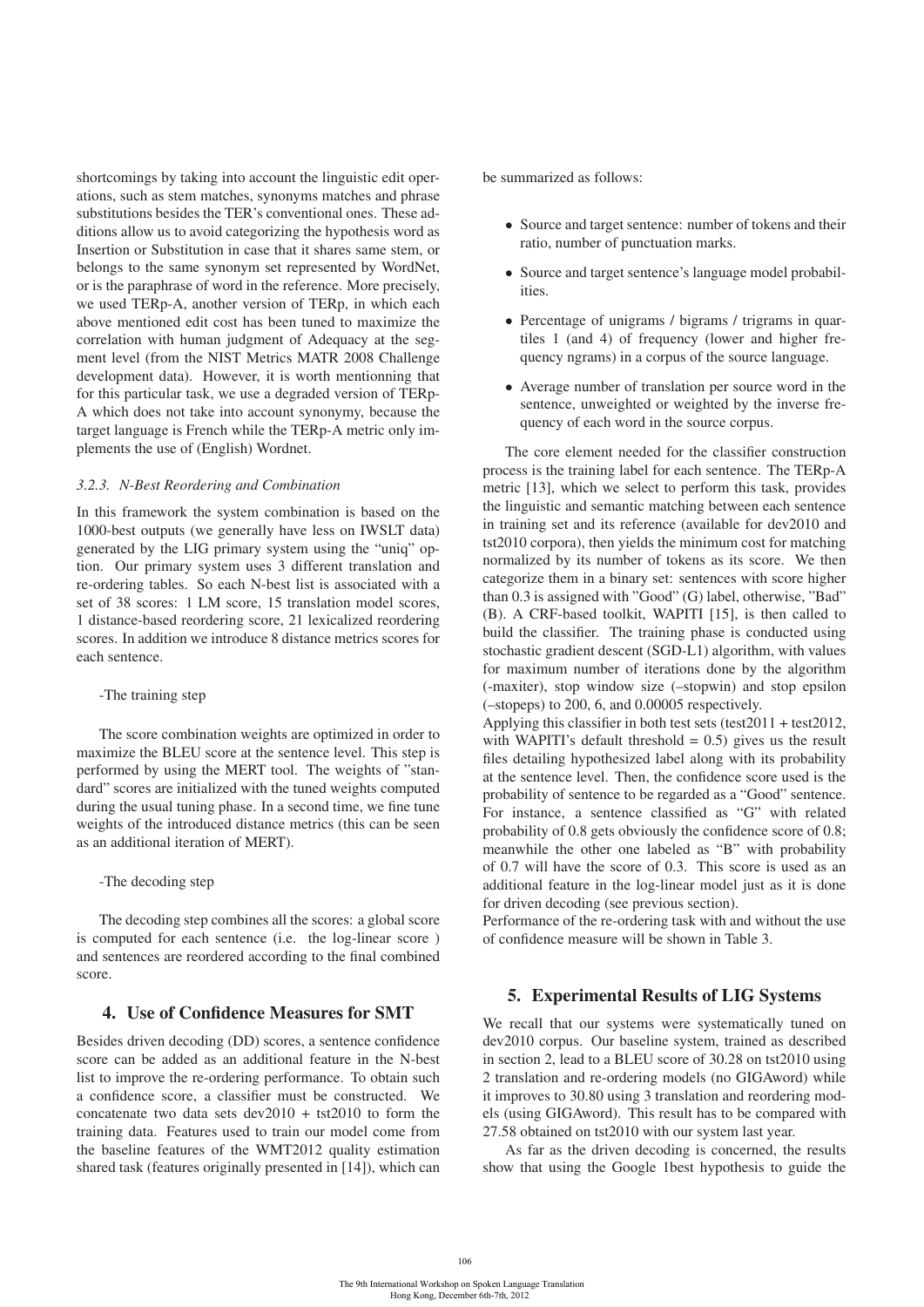| system                  | dev2010 | tst2010 | tst2011 | tst2012 | submission  |
|-------------------------|---------|---------|---------|---------|-------------|
| Baseline (2TM)          | 27.41   | 30.28   | X       | X       |             |
| Baseline+GIGAword (3TM) | 27.84   | 30.80   | 36.88   | 37.58   | primary     |
| $+DD$ -google           | 28.69   | 32.01   | 39.09   | 39.36   | contrastive |
| $+$ conf                | 27.84   | 30.80   | X       | X       |             |
| $+DD$ -google+conf      | 28.77   | 31.87   | X       | X       |             |
| $+DD-ref$               | 32.84   | 37.26   | X       | X       | oracle      |
| online-google           | 26.90   | 33.77   | 40.16   | X       |             |

Table 3: Performances (BLEU case+punct) for several LIG systems

rescoring of the LIG Nbest list leads to significant improvements on all data sets. On dev2010 data, the performance obtained is even better that both LIG and Google systems evaluated separately. On tst2010 and tst2011 the driven decoding is slightly below google. This can be explained by the fact that google has a very different behavior from one set to another (on the dev google is significantly worse than LIG system while he gets better results on tst2011). The LIG system driven by Google 1best was, however, not submitted as a primary run since we used an online system to improve our own module (contrastive system).

On the contrary, adding confidence measures gives only slight improvement on the dev2010 set and does not generalize on tst2010 so it was finally not used in our final submission. According to our analysis, this unsuccessful experiment can be originated from the following reasons: (1) The feature set is simply and superficially constructed hence fails to cover all aspect of quality. This hypothesis can motivate us to explore more types of features (lexical, syntactic, semantic...) in the future work ; (2) the whole combination of features without any selection strategy might be an unskilful option weakening our classifier capability. For information, the oracle obtained, using the golden reference as an auxiliary system, is given in the last line of the table, as well as the performance of the online Google system.

# 6. Conclusions

This paper described the LIG participation to the E-F MT task of IWSLT 2012. The primary system proposed made a large improvement (more than 3 point of BLEU on tst2010 set) compared to our last year participation. Part of this improvement was due to the use of an extraction from the Gigaword corpus. We have proposed a preliminary adaptation of the driven decoding concept for machine translation. This method allows an efficient combination of machine translation systems, by rescoring the log-linear model at the N-best list level according to auxiliary systems: the basis technique is essentially guiding the search using one or previous system outputs. The results show that the approach allows a significant improvement in BLEU score using Google translate to guide our own SMT system (such system was submitted as contrastive since it uses an online translation). We also tried to use a confidence measure as an additional log-linear

feature but we could not get any improvement with this technique.

### 7. References

- [1] P. Koehn, "Europarl: a parallel corpus for statistical machine translation." in *MT Summit X*, Phuket, Thailand, 2005, pp. 79–86.
- [2] A. Eisele and Y. Chen, "Multiun: a multilingual corpus from united nation documents." in *LREC 2010*, Valletta, Malta, 2010, pp. 2868–287.
- [3] R. Steinberger, A. Eisele, S. Klocek, P. Spyridon, and P. Schlter, "Dgt-tm: A freely available translation memory in 22 languages," in *LREC 2012*, Istanbul, Turkey, 2012.
- [4] J. Tiedemann, "News from opus a collection of multilingual parallel corpora with tools and interfaces," in *Recent Advances in Natural Language Processing*, 2009.
- [5] A. Stolcke, "SRILM an extensible language modeling toolkit," in *Proceedings of the 7th International Conference on Spoken Language Processing (ICSLP)*, Denver, CO, USA, 2002.
- [6] B. Lecouteux, G. Linares, and S. Oger, "Integrating imperfect transcripts into speech recognition systems for building high-quality corpora," *Computer Speech and Language*, vol. 26, no. 2, pp. 67 – 89, 2012.
- [7] A.-v. Rosti, S. Matsoukas, and R. Schwartz, "Improved word-level system combination for machine translation," in *In Proceedings of ACL*, 2007.
- [8] S. Bangalore, "Computing consensus translation from multiple machine translation systems," in *In Proceedings of IEEE Automatic Speech Recognition and Understanding Workshop (ASRU-2001*, 2001, pp. 351– 354.
- [9] A.-v. Rosti, N.-F. Ayan, B. Xiang, S. Matsoukas, R. Schwartz, and B. Dorr, "Combining outputs from multiple machine translation systems," in *In Proceedings of the North American Chapter of the Association*